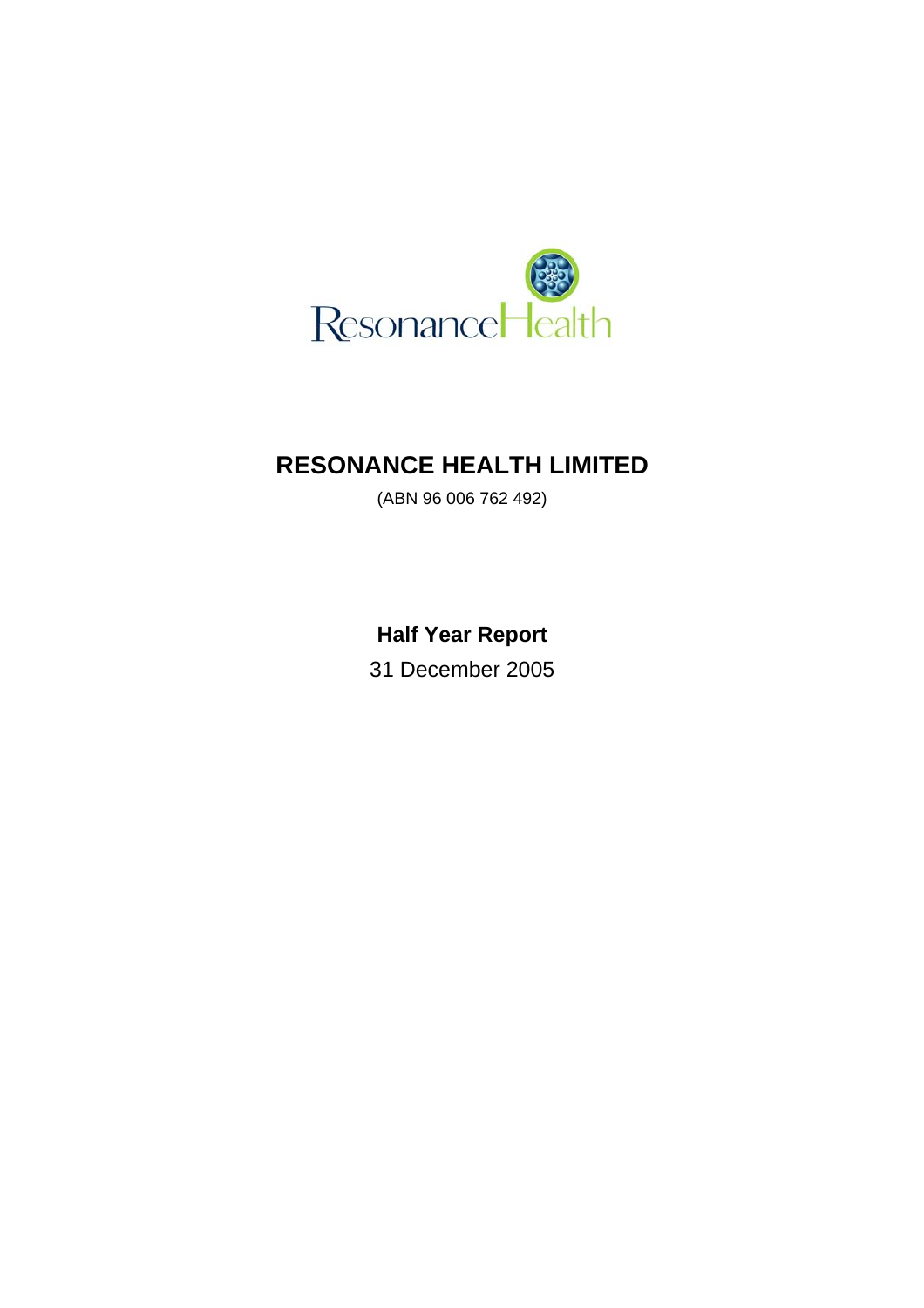# RESONANCE HEALTH LIMITED ABN 96 006 762 492

| <b>Contents</b>                          | Page           |
|------------------------------------------|----------------|
| Directors' Report                        | 3              |
| Auditor's Independence Declaration       | 5              |
| <b>Condensed Income Statement</b>        | 6              |
| <b>Condensed Balance Sheet</b>           | $\overline{7}$ |
| Condensed Statement of Changes in Equity | 8              |
| <b>Condensed Cash Flow Statement</b>     | 9              |
| Notes to the Financial Statements        | 10             |
| Directors' Declaration                   | 17             |
| Independent Review Report                | 18             |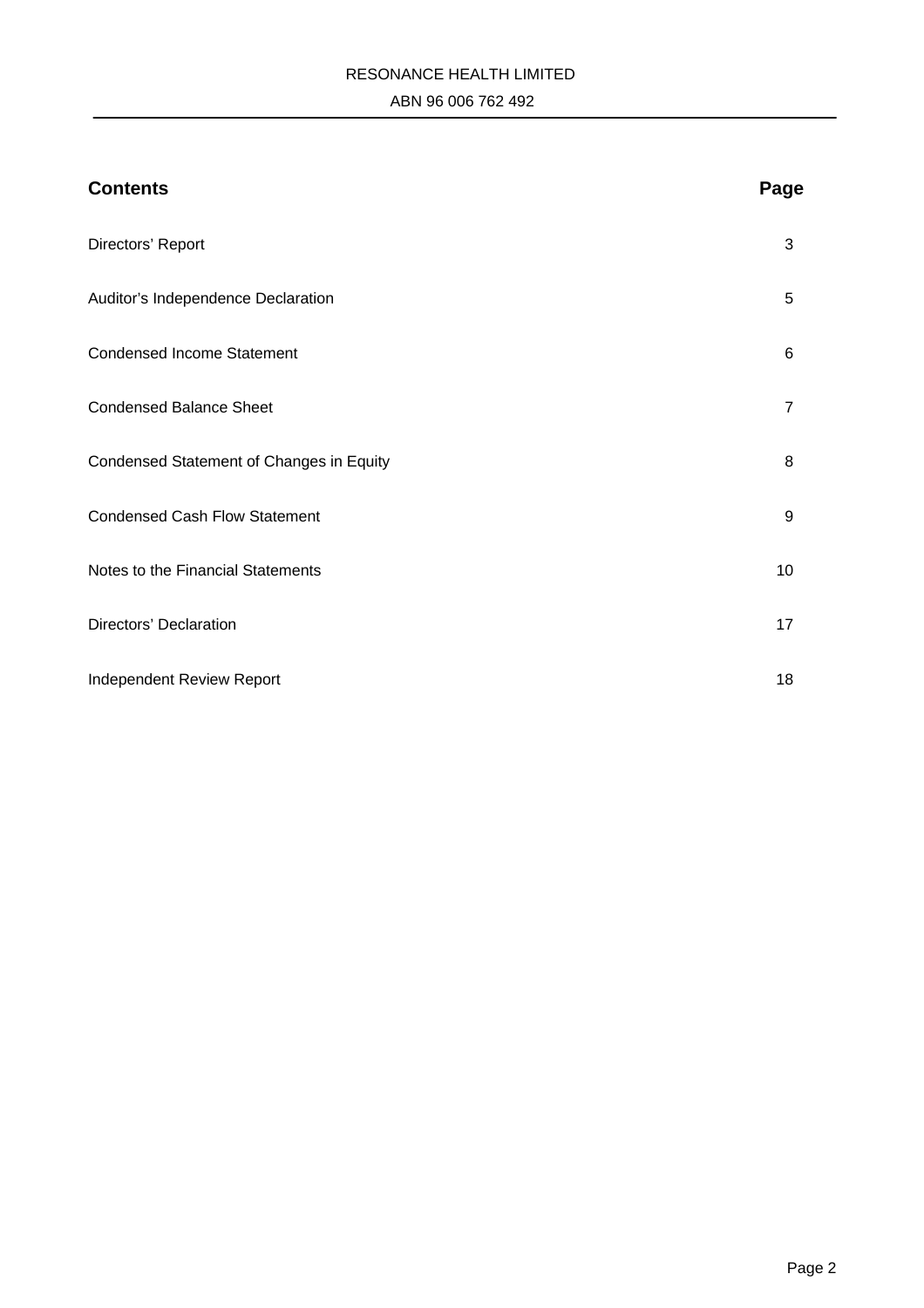# **DIRECTORS' REPORT**

Your directors submit the financial report of the consolidated entity for the half year ended 31 December 2005.

#### **Directors**

The names of directors who held office during or since the end of the half year and until the date of this report are as below. Directors were in office for this entire period unless otherwise stated.

| The Hon. Dr Michael Wooldridge | Chairman                 |
|--------------------------------|--------------------------|
| Dr. James Williams             | <b>Managing Director</b> |
| Mr. Tony Fitzgerald            | Non executive Director   |
| Dr. Andrew Walker              | Non executive Director   |
| Dr. Christine Bennett          | Non executive Director   |
| Dr. Jay Ives                   | Non executive Director   |
| Mr. Ian Anderson               | Non executive Director   |

## **Review of Operations**

In the half year ended 31<sup>st</sup> December 2005, the Resonance Group continued the commercialisation of FerriScan<sup>®</sup>, its world leading non invasive tool for measuring liver iron levels. FerriScan has received regulatory clearance to be marketed in the US, Australia, UK and Europe.

With rapid expansion during the period, FerriScan was available at 37 sites worldwide at 31 December 2005. FerriScan also gained international independent validation at the American Society of Hematology (ASH) conference held in Atlanta during December 2005 where a major pharmaceutical company released data favourably comparing FerriScan to the gold standard liver biopsy. In addition, a review was published in top peer reviewed medical journal 'Blood' highlighting the clinical utility of MRI based tools ,for the diagnosis and management of iron overload disorders.

Resonance Health also secured a Western Australian Government Health Supply Contract to provide FerriScan at every capable hospital in the State. This State-level reimbursement sets an important precedent for reimbursement in other states in Australia, as well as offshore.

Also during this period, the Resonance Group completed 'Proof of Concept' testing for the development of a second product for measuring liver fibrosis. This research program was supported via a grant provided by the Commonwealth Government's Biotechnology Innovation Fund program. The clinical development of the new test for Fibrosis will progress through 2006.

Whilst continuing to work closely with the pharmaceutical industry and partnering a major imaging chain in the US, Resonance also appointed Corporate Advisors, Montgomery Pacific in the US to assist with value creating initiatives in the US.

In October 2005 Resonance Health Limited undertook a placement of shares which raised 1.8 million and received a further \$0.4 million from the exercise of options.

### **Operating Results**

At 31 December 2005, the consolidated net loss of the company after income tax benefit was \$1,800,646. This amount consists of research and development expenditure, commercialisation costs and normal administrative costs.

### **Adoption of Australian Equivalents to International Financial Reporting Standards ('AIFRS')**

This interim report has been prepared under Australian Equivalents to IFRS. A reconciliation of differences between previous GAAP and Australian Equivalents to IFRS has been included in Note 2 of this report.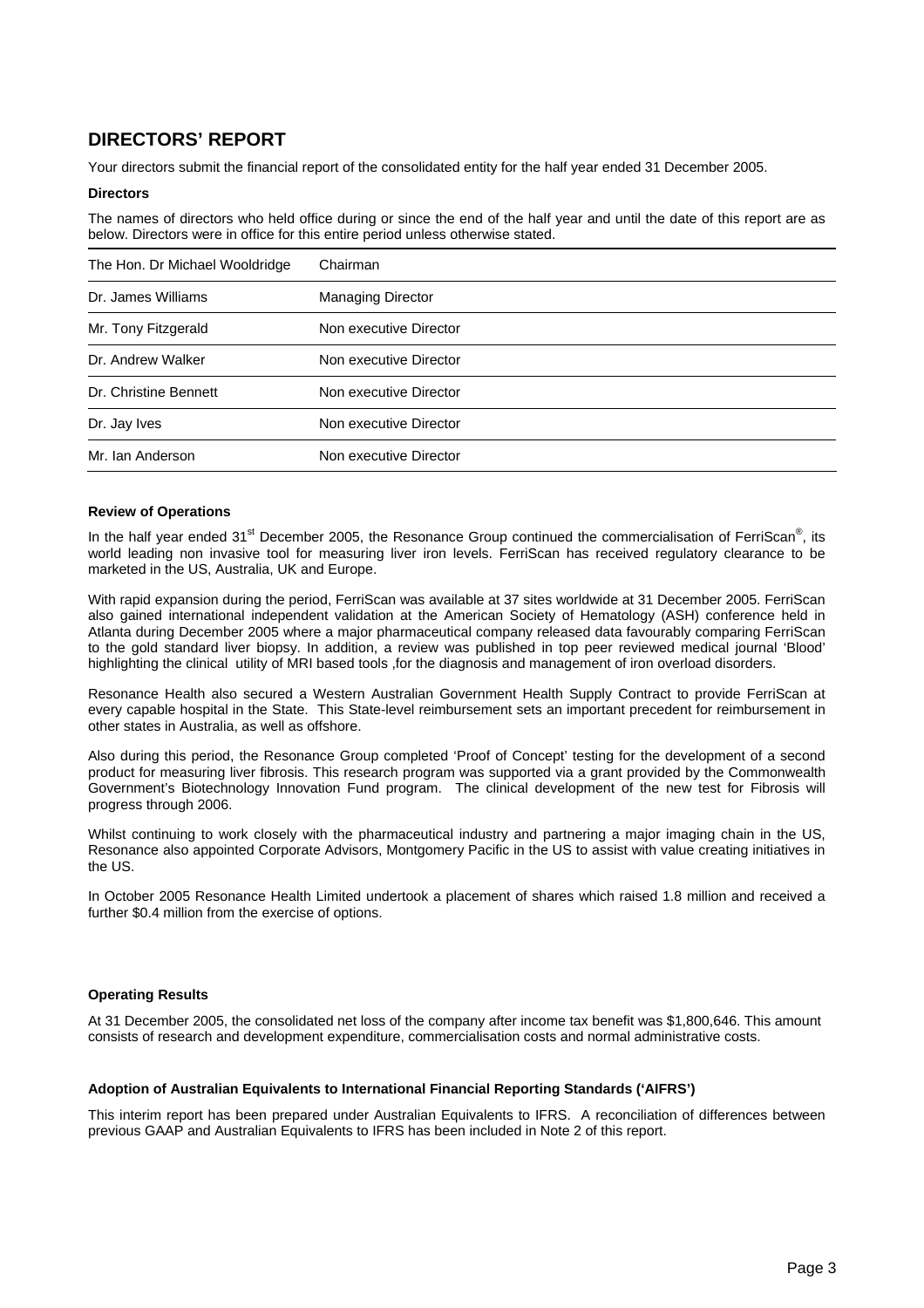## **Auditor's Declaration**

Section 307C of the Corporations Act 2001 requires our auditors, HLB Mann Judd, to provide the directors of the company with an Independence Declaration in relation to the review of the half-year financial report. This Independence Declaration is set out on page 5 and forms part of this directors' report for the half-year ended 31 December 2005.

This report is signed in accordance with a resolution of the Board of Directors.

James Williams

Director

Dated this 16th day of March 2006.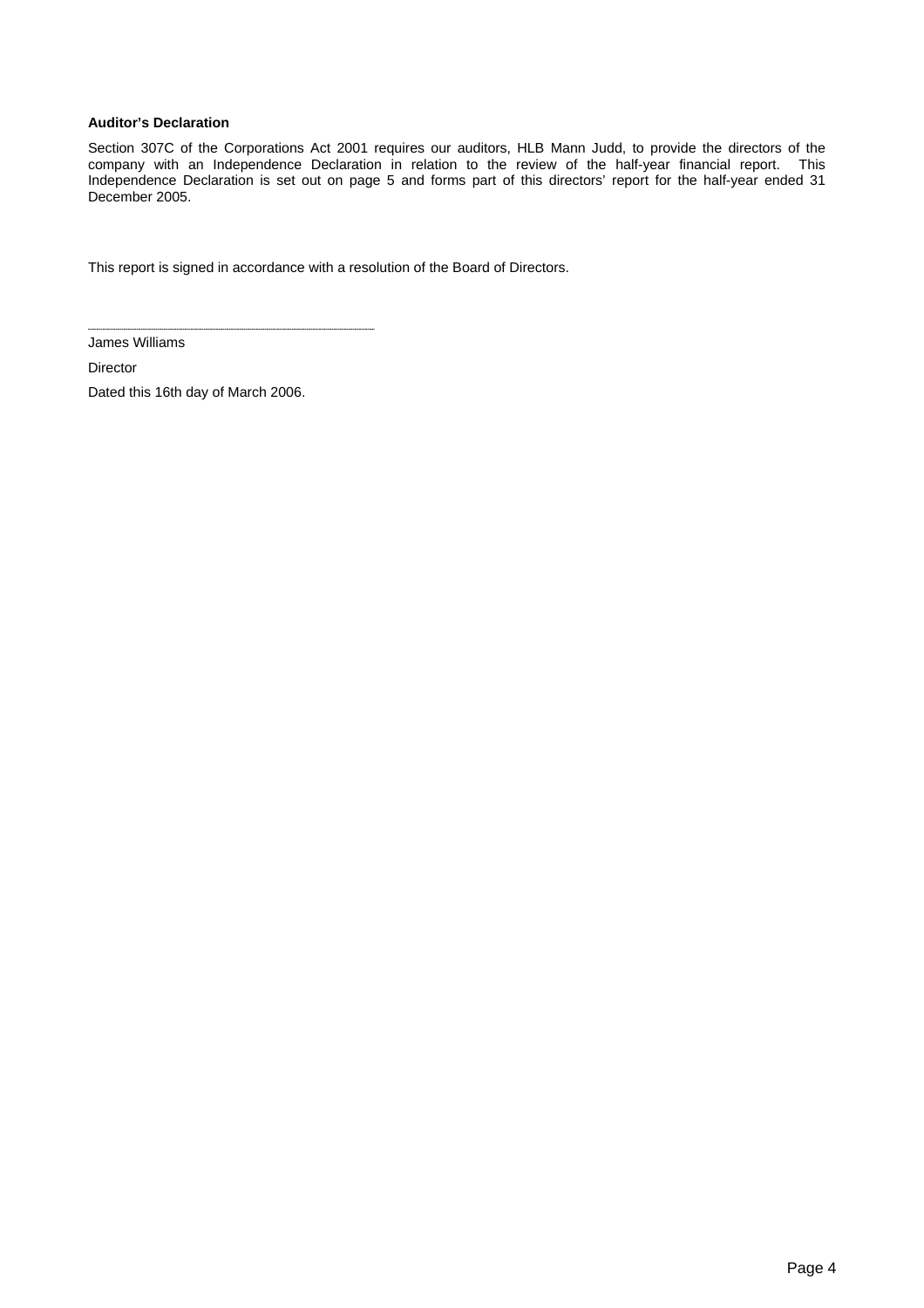

# **Auditor's Independence Declaration**

As lead auditor for the review of the financial report of Resonance Health Limited for the half year ended 31 December 2005, I declare that to the best of my knowledge and belief, there have been:

- a) no contraventions of the auditor independence requirements of the Corporations Act 2001 in relation to the review; and
- b) no contraventions of any applicable code of professional conduct in relation to the review.

This declaration is in respect of Resonance Health Limited.

Perth, Western Australia **L DI GIALLONARDO 16 March 2006 Partner, HLB Mann Judd** 

HLB Mann Judd (WA Partnership)<br>15 Rheola Street West Perth 6005. PO Box 263 West Perth 6872 Western Australia. DX 238 (Perth) Telephone +61 (08) 9481 0977. Fax +61 (08) 9481 3686.<br>Email: hIb@mjwa.com.au. Website: http:/

**Partners: Ian H Barsden, Terry M Blenkinsop, Litsa Christodulou, Wayne M Clark, Lucio Di Giallonardo, Colin D Emmott, Trevor G Hoddy, Norman G Neill, Peter J Speechley**

**HLB Mann Judd (WA Partnership) is a member of International and the HLB Mann Judd National Association of independent accounting firms**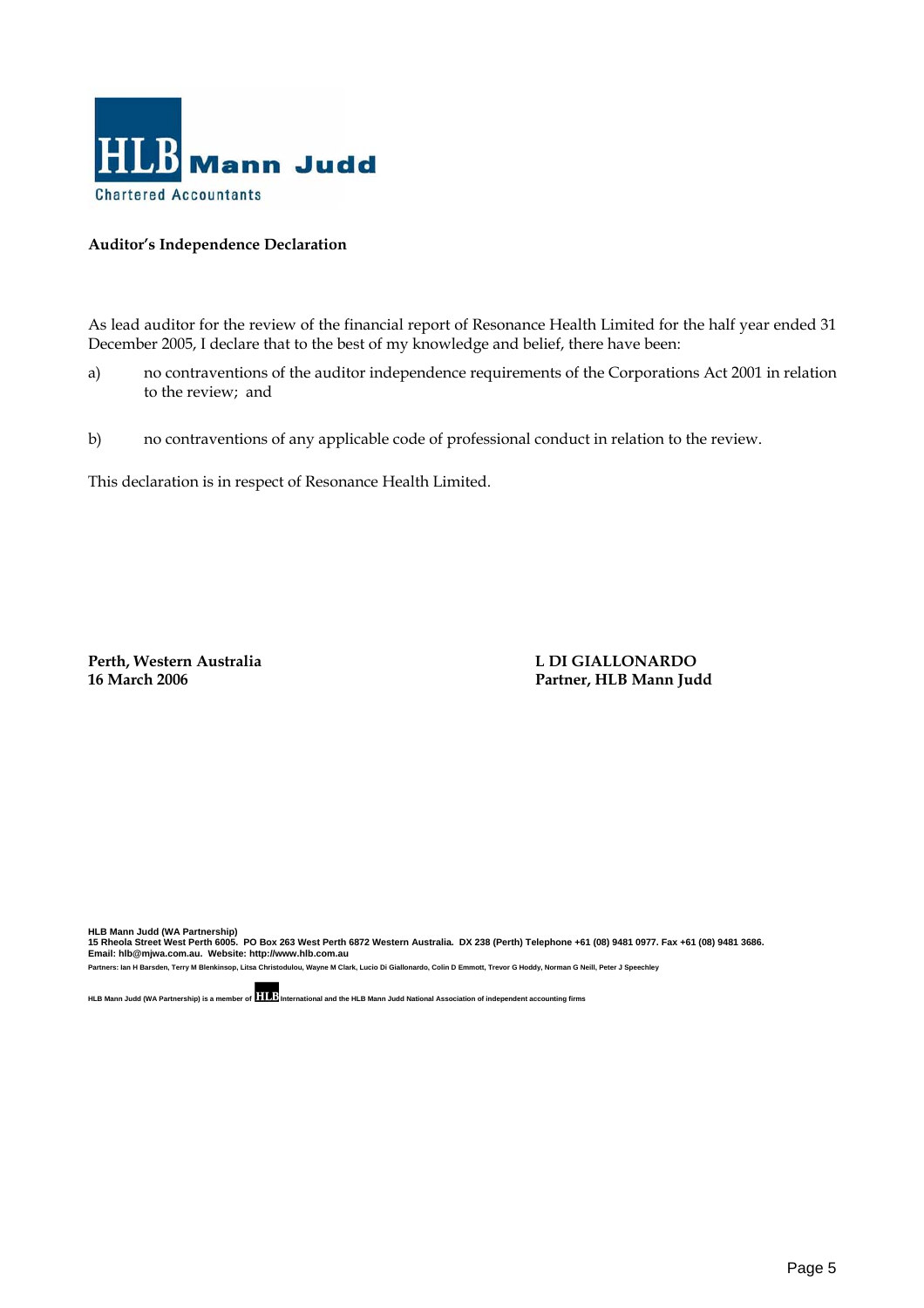# **CONDENSED INCOME STATEMENT**

# **FOR THE HALF YEAR ENDED 31 DECEMBER 2005**

|                                            |              | Consolidated |             |  |
|--------------------------------------------|--------------|--------------|-------------|--|
|                                            | <b>Notes</b> | 2005<br>\$   | 2004<br>\$  |  |
| Revenue                                    | 3            | 120,553      | 44,005      |  |
| Other income                               | 3            | 134,438      | 18,437      |  |
| Employee benefits expense                  |              | (847, 274)   | (560, 744)  |  |
| Consulting and professional services       |              | (487, 422)   | (183, 621)  |  |
| Research and development                   |              | (169, 565)   | (202, 190)  |  |
| Depreciation and amortisation expense      |              | (36, 169)    | (6, 765)    |  |
| Statutory and compliance                   |              | (139, 214)   | (131, 454)  |  |
| Travel                                     |              | (200, 893)   | (113,998)   |  |
| Other expenses                             |              | (402, 483)   | (166, 130)  |  |
| Loss before income tax benefit             |              | (2,028,029)  | (1,302,460) |  |
| Income tax benefit                         |              | 227,383      |             |  |
| Net loss for the period                    |              | (1,800,646)  | (1,302,460) |  |
| Loss attributable to minority interest     |              |              | 593,069     |  |
| Net loss attributable to members of parent |              | (1,800,646)  | (709, 391)  |  |
| Basic (loss) per share (cents per share)   |              | (0.9)        | (1.0)       |  |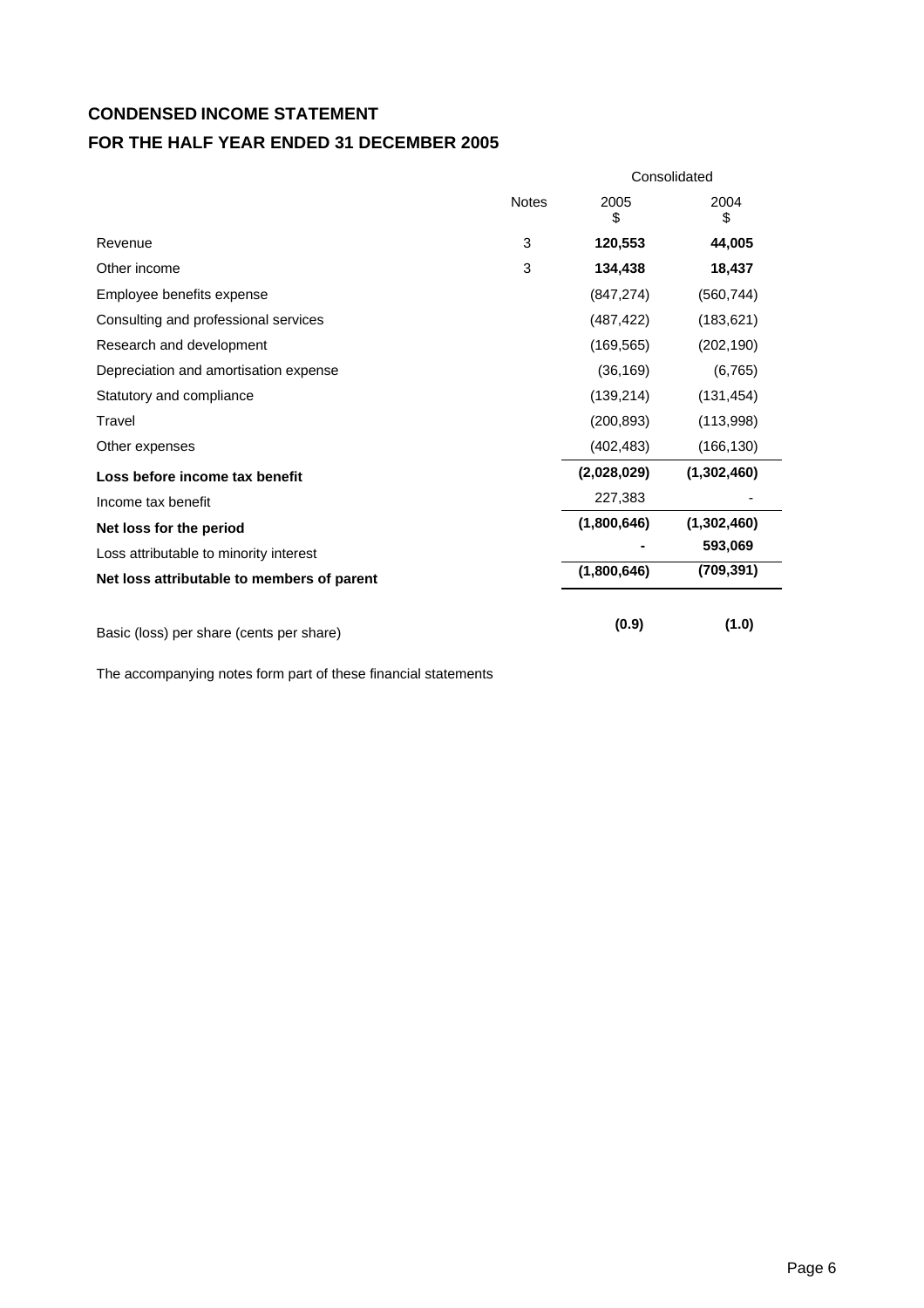# **CONDENSED BALANCE SHEET AS AT 31 DECEMBER 2005**

|                                  |                | Consolidated      |                    |  |
|----------------------------------|----------------|-------------------|--------------------|--|
|                                  | <b>Note</b>    | 31 Dec 2005<br>\$ | 30 June 2005<br>\$ |  |
| <b>Assets</b>                    |                |                   |                    |  |
| <b>Current Assets</b>            |                |                   |                    |  |
| Cash and cash equivalents        |                | 2,024,746         | 1,509,192          |  |
| Trade and other receivables      |                | 111,650           | 227,802            |  |
| Other financial assets           |                | 14,337            | 14,337             |  |
| Other                            |                | 124,135           | 84,221             |  |
| <b>Total Current Assets</b>      |                | 2,274,868         | 1,835,552          |  |
| <b>Non-Current Assets</b>        |                |                   |                    |  |
| Property, plant and equipment    |                | 134,728           | 156,780            |  |
| Intangible assets                | 8              | 12,786,888        | 12,786,888         |  |
| <b>Total Non-Current Assets</b>  |                | 12,921,616        | 12,943,668         |  |
| <b>Total Assets</b>              |                | 15,196,484        | 14,779,220         |  |
|                                  |                |                   |                    |  |
| <b>Liabilities</b>               |                |                   |                    |  |
| <b>Current Liabilities</b>       |                |                   |                    |  |
| Trade and other payables         |                | 362,629           | 321,303            |  |
| Borrowings                       |                | 29,656            |                    |  |
| Provisions                       |                | 54,978            | 84,451             |  |
| <b>Total Current Liabilities</b> |                | 447,263           | 405,754            |  |
| <b>Total Liabilities</b>         |                | 447,263           | 405,754            |  |
| <b>Net Assets</b>                |                | 14,749,221        | 14,373,466         |  |
| <b>Equity</b>                    |                |                   |                    |  |
| <b>Issued capital</b>            | $\overline{4}$ | 64,568,266        | 62,391,865         |  |
| Reserves                         |                | 66,284            | 66,284             |  |
| Retained earnings                |                | (49, 885, 329)    | (48,084,683)       |  |
| Parent entity interest           |                | 14,749,221        | 14,373,466         |  |
| <b>Total Equity</b>              |                | 14,749,221        | 14,373,466         |  |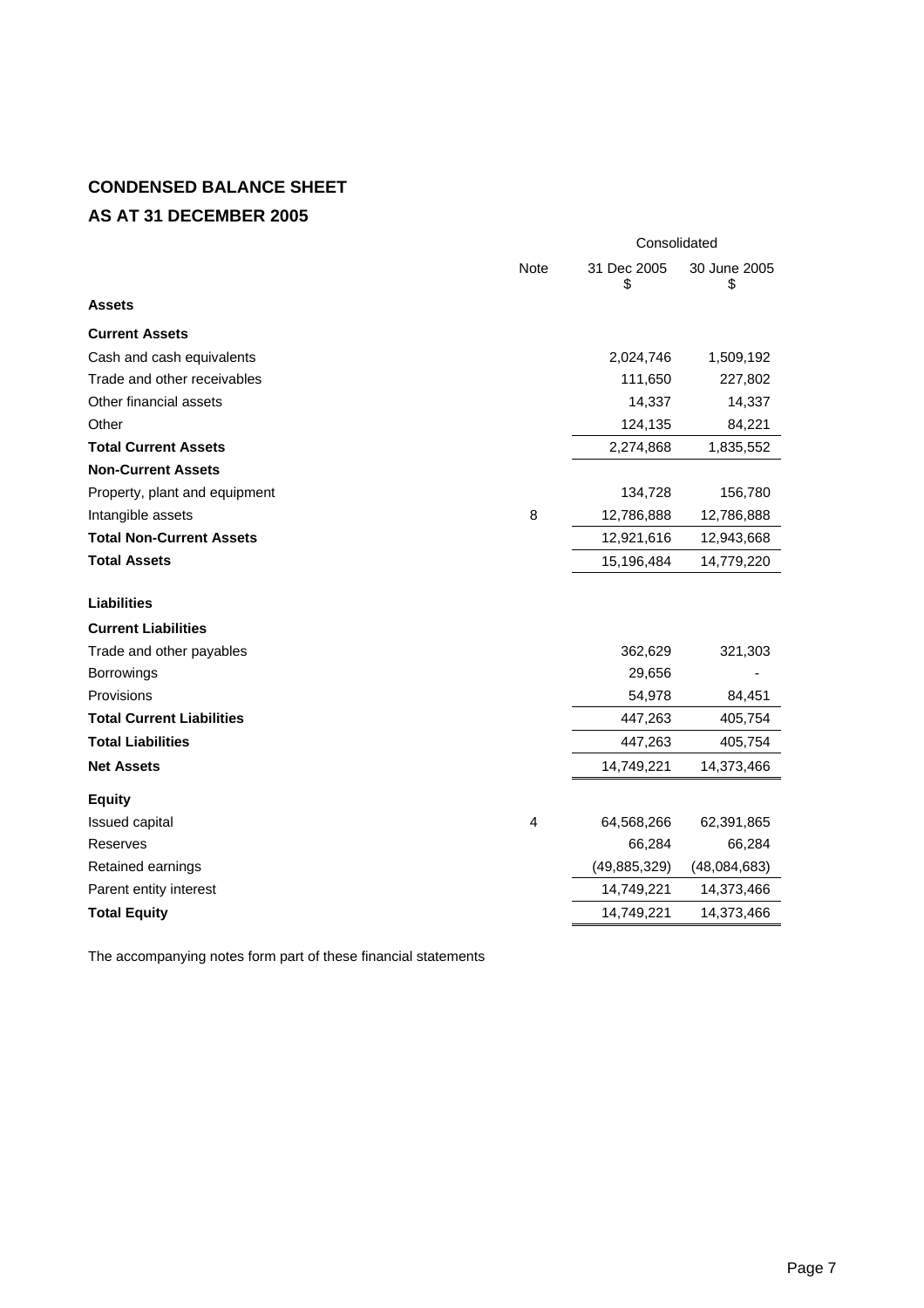# **CONDENSED STATEMENT OF CHANGES IN EQUITY FOR THE HALF YEAR ENDED 31 DECEMBER 2005**

|                                                      |               |                         | Consolidated             |             |            |             |
|------------------------------------------------------|---------------|-------------------------|--------------------------|-------------|------------|-------------|
|                                                      | <b>Issued</b> | Retained                | Option                   |             | Minority   | Total       |
|                                                      | Capital       | Earnings                | Premium                  | Total       | Interest   | Equity      |
|                                                      | \$            | \$                      | \$                       | \$          | \$         | \$          |
| Balance at 1 July 2004                               |               | 49,447,853 (46,429,865) | 50,622                   | 3,068,610   | (199, 485) | 2,869,125   |
| Shares issued during the year                        | 1,075,950     |                         | ۰                        | 1,075,950   |            | 1,075,950   |
| Exercise of options                                  | 889,895       |                         | 487                      | 890,382     |            | 890,382     |
| Cost of share issues                                 | (33, 870)     |                         | -                        | (33, 870)   |            | (33, 870)   |
| Loss attributable to members of<br>the parent entity |               | (709, 391)              | ۰                        | (709, 391)  |            | (709, 391)  |
| Loss attributable to minority<br>interest            |               |                         |                          |             | (716, 795) | (716, 795)  |
| Balance at 31 December 2004                          |               | 51,379,828 (47,139,256) | 51,109                   | 4,291,681   | (916, 280) | 3,375,401   |
| Balance at 1 July 2005                               |               | 62,391,865 (48,084,683) | 66,284                   | 14,373,466  |            | 14,373,466  |
| Shares issued during the year                        | 2,239,106     |                         | $\overline{\phantom{0}}$ | 2,239,106   |            | 2,239,106   |
| Cost of share issues                                 | (62, 705)     |                         |                          | (62, 705)   |            | (62, 705)   |
| Loss attributable to members of<br>the parent entity |               | (1,800,646)             | $\overline{\phantom{0}}$ | (1,800,646) |            | (1,800,646) |
| <b>Balance at 31 December 2005</b>                   |               | 64,568,266 (49,885,329) | 66,284                   | 14,749,221  |            | 14,749,221  |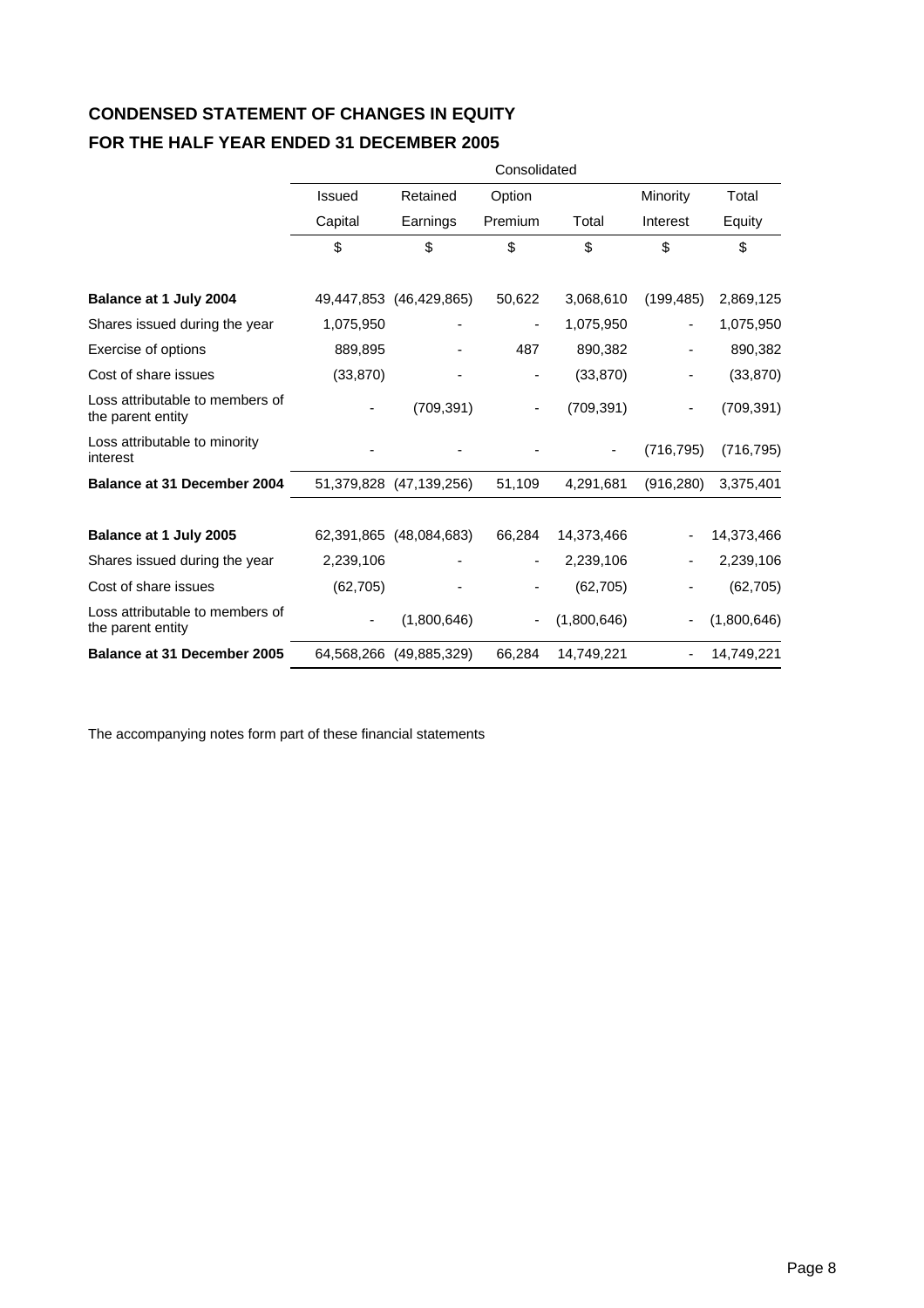# **CONDENSED CASH FLOW STATEMENT FOR THE HALF YEAR ENDED 31 DECEMBER 2005**

|                                                             | Consolidated       |               |  |
|-------------------------------------------------------------|--------------------|---------------|--|
|                                                             | 2005<br>\$         | 2004<br>5     |  |
|                                                             | Inflows/(Outflows) |               |  |
| Cash flows from operating activities                        |                    |               |  |
| Receipts from customers                                     | 134,622            | 7,725         |  |
| Receipts from grants                                        | 90,333             |               |  |
| Payments to suppliers and employees                         | (2,007,313)        | (1, 174, 094) |  |
| Interest received                                           | 37,769             | 18,439        |  |
| Income tax received                                         | 227,383            |               |  |
| Net cash provided by/(used in) operating activities         | (1,517,206)        | (1, 147, 930) |  |
| Cash flows from investing activities                        |                    |               |  |
| Purchase of non-current assets                              | (7, 741)           | (100, 738)    |  |
| Payments for investments                                    |                    | (175,000)     |  |
| Payments for research and development                       | (183, 805)         | (202, 190)    |  |
| Net cash provided by/(used in) investing activities         | (191, 546)         | (477, 928)    |  |
| Cash flows from financing activities                        |                    |               |  |
| Proceeds from issue of shares and options                   | 2,257,355          | 1,966,732     |  |
| Share issue expenses                                        | (62, 705)          | (33, 870)     |  |
| Proceeds from borrowings                                    | 42,437             |               |  |
| Repayment of borrowings                                     | (12, 781)          |               |  |
| Net cash provided by/(used in) financing activities         | 2,224,306          | 1,932,862     |  |
|                                                             | 515,554            | 307,004       |  |
| Net increase/(decrease) in cash held<br>Cash at 1 July 2005 | 1,509,192          |               |  |
|                                                             |                    | 1,272,680     |  |
| Cash at 31 December 2005                                    | 2,024,746          | 1,579,684     |  |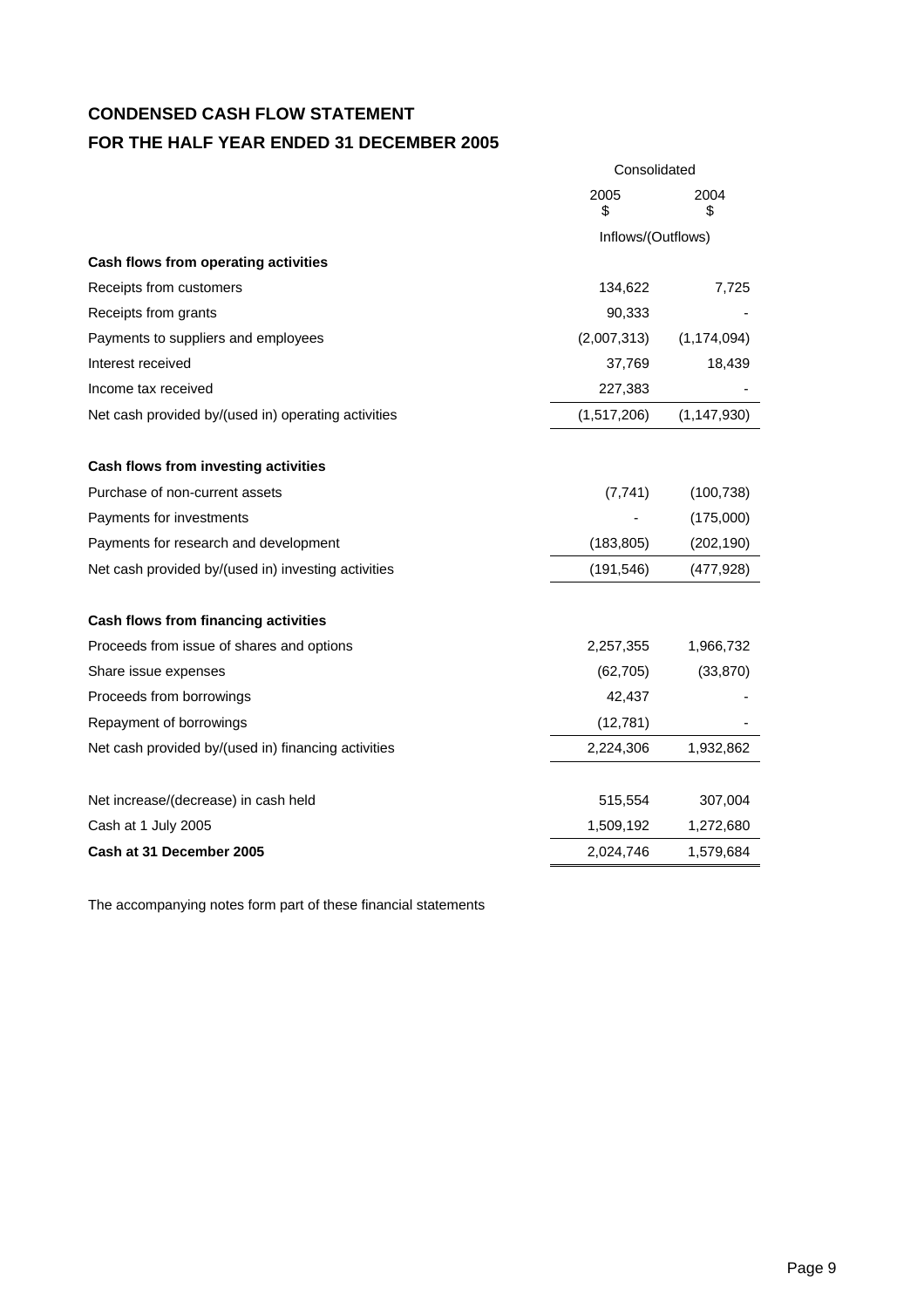# **NOTE 1: STATEMENT OF SIGNIFICANT ACCOUNTING POLICIES**

The half-year consolidated financial statements are a general purpose financial report prepared in accordance with the requirements of the Corporations Act 2001, applicable accounting standards including AASB 134: Interim Financial Reporting, Urgent Issues Group Interpretations and other authoritative pronouncements of the Australian Accounting Standards Board. The half-year report has been prepared on a historical cost basis.

It is recommended that this financial report be read in conjunction with the annual financial report for the year ended 30 June 2005 and any public announcements made by Resonance Health Limited and its controlled entities during the half-year in accordance with continuous disclosure requirements arising under the Corporations Act 2001.

The half-year report does not include full disclosures of the type normally included in an annual financial report. Therefore, it cannot be expected to provide as full an understanding of the financial performance, financial position and cash flows of the consolidated entity as in the full financial report.

For the purpose of preparing the half-year report, the half-year has been treated as a discrete reporting period.

As this is the first interim financial report prepared under Australian equivalents to IFRS, the accounting policies applied are inconsistent with those applied in the 30 June 2005 annual report as this report was presented under previous Australian GAAP. Accordingly, a summary of the significant accounting policies under Australian equivalents to IFRS has been included below. A reconciliation of equity and profit and loss between previous GAAP and Australian equivalents to IFRS has been prepared and is presented in Note 2.

## **GOING CONCERN**

The consolidated entity's cash loss for the half-year ended 31 December 2005 (after adding back depreciation and amortisation expense of \$36,169) was \$1,764,477. The consolidated entity has access to working capital of \$1,827,605 as at 31 December 2005 and has forecast that it will be able to generate cash flows in the 12 months from the signing of this report which, together with current working capital, will be sufficient to fund the company's operations for that period. Notwithstanding this, it is also possible that the directors may choose to seek further capital from existing and new shareholders to assist in funding the continuing operations of the consolidated entity.

The financial statements have therefore been prepared on a going concern basis which assumes that the consolidated entity can continue to meet its commitments and can therefore continue normal business activities and achieve the realisation of assets and settlement of liabilities in the ordinary course of business.

# **(a) Principles of consolidation**

The consolidated financial report comprises the financial statements of Resonance Health Limited and its controlled entities.

A controlled entity is any entity controlled by Resonance Health Limited whereby Resonance Health Limited has the power to control the financial and operating policies of an entity so as to obtain benefits from its activities.

The financial statements of controlled entities are prepared for the same reporting period as the parent company, using consistent accounting policies. Accounting policies of controlled entities have been changed where necessary to ensure consistencies with those policies applied by the parent entity.

All inter-company balances and transactions between entities in the consolidated entity, including any unrealised profits or losses, have been eliminated on consolidation.

Where controlled entities have entered or left the consolidated entity during the year, their operating results have been included/excluded from the date control was obtained or until the date control ceased.

Minority interests in the equity and results of the entities that are controlled are shown as a separate item in the consolidated financial report.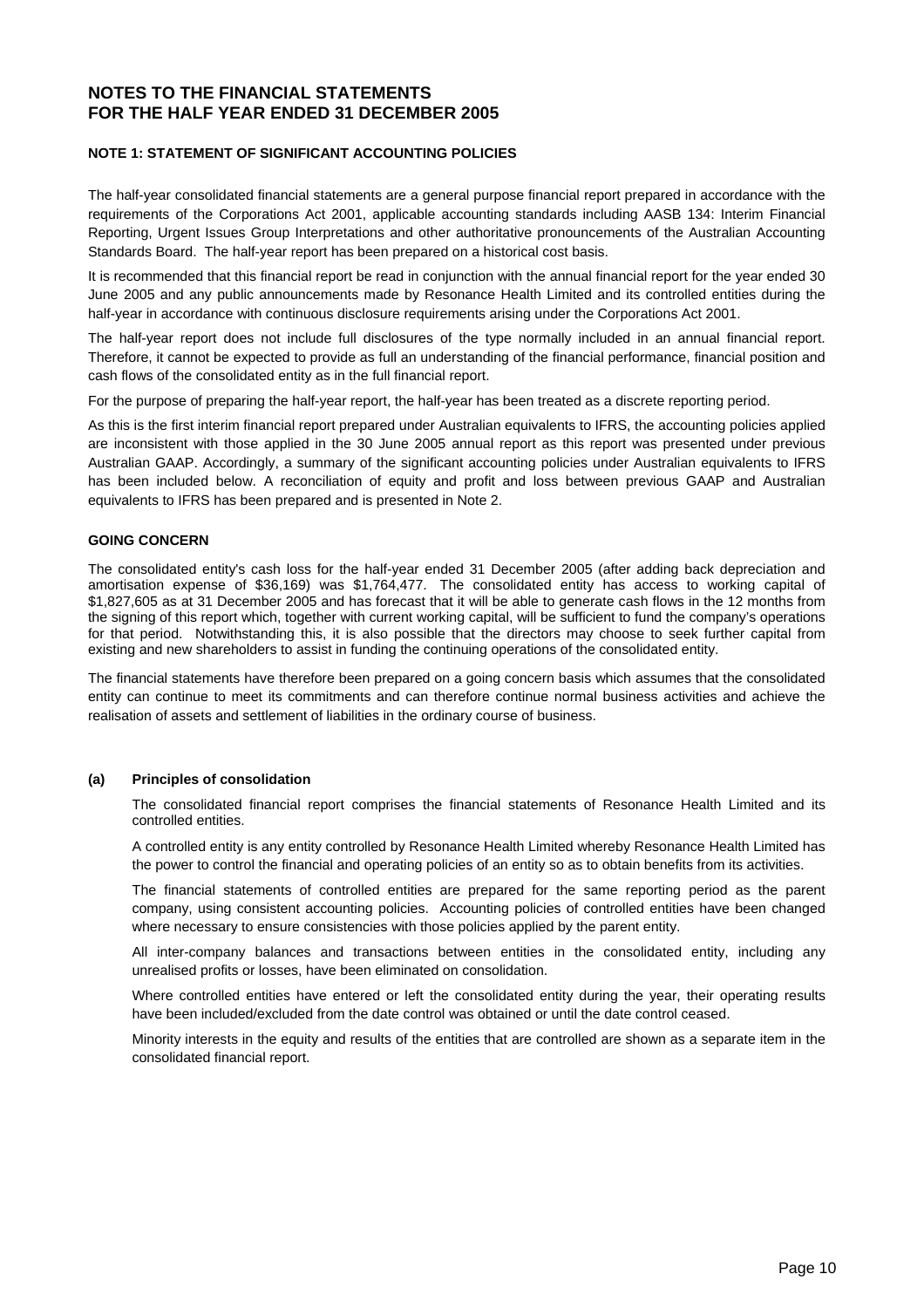# **NOTE 1: STATEMENT OF SIGNIFICANT ACCOUNTING POLICIES (Continued)**

#### **(b) Income tax**

Deferred income tax is provided for on all temporary differences at balance date between the tax base of assets and liabilities and their carrying amounts for financial reporting purposes.

No deferred income tax will be recognised from the initial recognition of an asset or liability, excluding a business combination, where there is no effect on accounting or taxable profit or loss.

Deferred tax is calculated at the tax rates that are expected to apply to the period when the asset is realised or liability is settled. Deferred tax is credited in the income statement except where it relates to items that may be credited directly to equity, in which case the deferred tax is adjusted directly against equity.

Deferred income tax assets are recognised to the extent that it is probable that future tax profits will be available against which deductible temporary differences can be utilised.

The amount of benefits brought to account or which may be realised in the future is based on the assumption that no adverse change will occur in income taxation legislation and the anticipation that the consolidated entity will derive sufficient future assessable income to enable the benefit to be realised and comply with the conditions of deductibility imposed by the law. The carrying amount of deferred tax assets is reviewed at each balance date and only recognised to the extent that sufficient future assessable income is expected to be obtained.

## **(c) Plant and equipment**

Plant and equipment are measured on the cost basis less depreciation and impairment losses.

#### **Impairment**

Carrying values of assets are reviewed at each balance date to determine whether there are any objective indicators of impairment that may indicate the carrying values may not be recoverable in whole or in part.

Where an asset does not generate cash flows that are largely independent it is assigned to a cash generating unit and the recoverable amount test applied to the cash generating unit as a whole.

Recoverable amount is determined as the greater of fair value less costs to sell and value in use. The assessment of value in use considers the present value of future cash flows discounted using an appropriate pre-tax discount rate reflecting the current market assessments of the time value of money and risks specific to the asset.

If the carrying value of the asset is determined to be in excess of its recoverable amount, the asset or cash generating unit is written down to its recoverable amount.

#### **Depreciation**

The depreciable amount of all fixed assets is depreciated on a straight line basis over their useful lives to the consolidated entity commencing from the time the asset is held ready for use.

The depreciation rates used for each class of depreciable assets are:

*Class of Fixed Asset Depreciation Rate* 

Plant and equipment 10% - 33%

The assets' residual values and useful lives are reviewed, and adjusted if appropriate, at each balance sheet date.

Gains and losses on disposals are determined by comparing proceeds with the carrying amount. These gains and losses are included in the income statement.

#### **(d) Leases**

Leases are classified as operating leases where substantially all the risks and benefits remain with the lessor. Payments in relation to operating leases are charged as expenses in the periods in which they are incurred.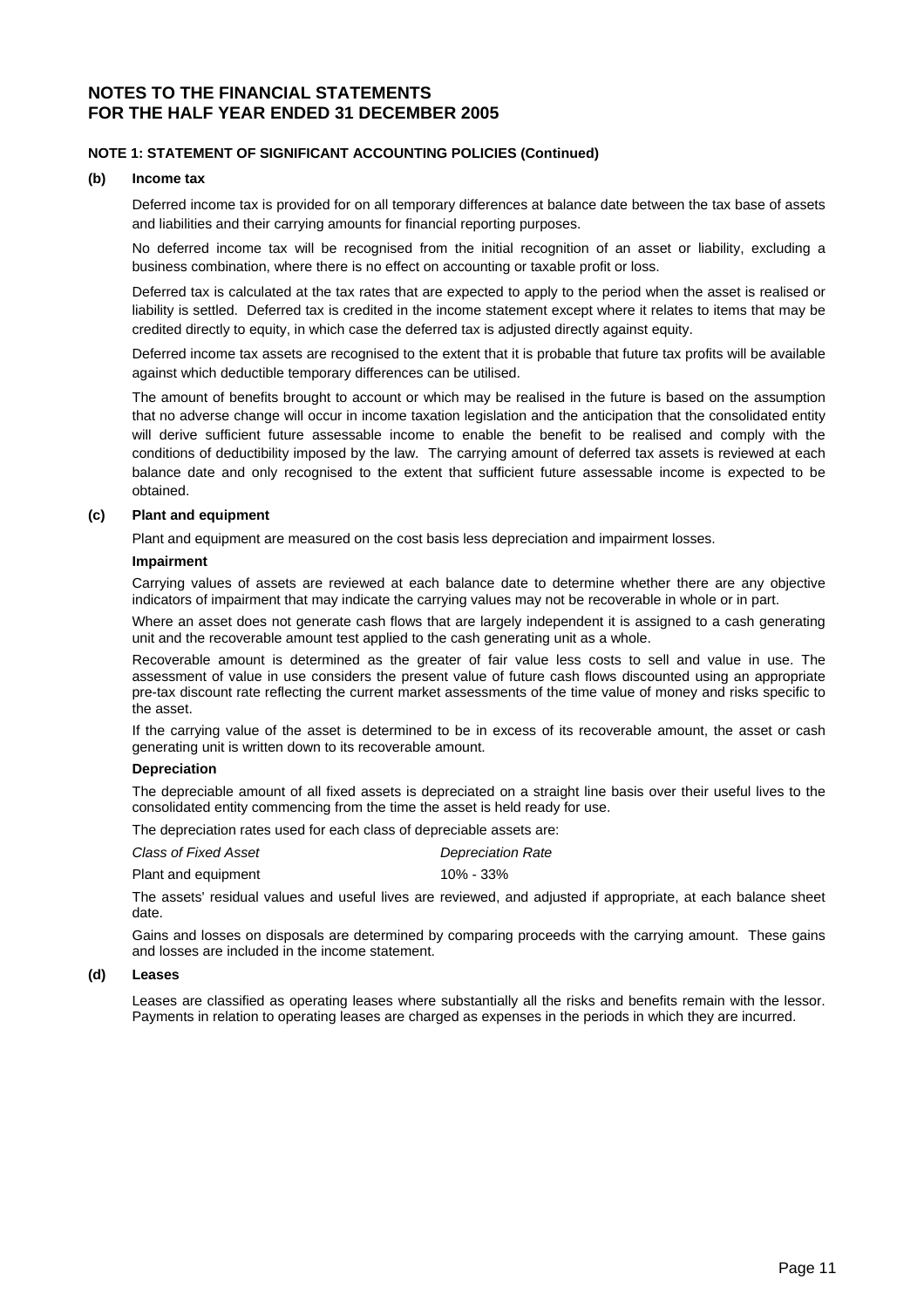# **NOTE 1: STATEMENT OF SIGNIFICANT ACCOUNTING POLICIES (Continued)**

#### **(e) Financial Instruments**

#### **Recognition**

Financial instruments are initially measured at cost on trade date, which includes transaction costs, when the related contractual rights or obligations exist. Subsequent to initial recognition these instruments are measured as set out below.

#### **Financial assets at fair value through profit and loss**

A financial asset is classified in this category if acquired principally for the purpose of selling in the short term or if so designated by management. Derivatives are also categorised as held for trading unless they are designated as hedges. Realised and unrealised gains and losses arising from changes in the fair value of these assets are included in the income statement in the period in which they arise.

#### **Loans and receivables**

Loans and receivables are non-derivative financial assets with fixed or determinable payments that are not quoted in an active market and are stated at amortised cost using the effective interest rate method.

#### **(f) Intangibles**

#### *Goodwill*

Goodwill and goodwill on consolidation are initially recorded at the amount by which the purchase price for a business or for an ownership interest in a controlled entity exceeds the fair value attributed to its net assets at date of acquisition. Goodwill is allocated to each of the cash generating units expected to benefit from the acquisition. Goodwill is subsequently recorded at cost less any accumulated impairment losses. Gains and losses on the disposal of an entity include the carrying amount of goodwill relating to the entity sold.

#### *Impairment*

Goodwill is tested for impairment by comparing the recoverable amount of the cash generating unit to which any goodwill relates with the carrying amount. Any impairment loss is apportioned according to the relative carrying amounts of the goodwill and other assets comprising the cash generating unit.

### **(g) Recoverable amount of assets and impairment testing**

The consolidated entity assesses at each reporting date whether any objective indications of impairment are present. Where such an indicator exists, a formal assessment of recoverable amount is then made and where this is in excess of carrying amount, the asset is written down to its recoverable amount.

Recoverable amount is the greater of fair value less costs to sell and value in use. Value in use is the present value of the future cash flows expected to be derived from the asset or cash generating unit. In estimating value in use, a pre-tax discount rate is used which reflects current market assessments of the time value of money and the risks specific to the asset.

Any resulting impairment loss is recognised immediately in the income statement unless it reverses a previous impairment loss that was recognised in prior periods in the income statement.

## **(h) Foreign currency transactions and balances**

The functional and presentation currency of Resonance Health Limited is Australian dollars.

Transactions in foreign currencies are initially recorded in the functional currency at the exchange rates ruling at the date of the transaction. Monetary assets and liabilities denominated in foreign currencies are retranslated at the rate of exchange ruling at the balance sheet date.

All differences in the consolidated financial report are taken to the income statement.

### **(i) Employee benefits**

Provision is made for the consolidated entity's liability for employee benefits arising from services rendered by employees to balance date. Employee benefits that are expected to be settled within one year have been measured at the amounts expected to be paid when the liability is settled, plus related on-costs. Employee benefits payable later than one year have been measured at the present value of the estimated future cash outflows to be made for those benefits.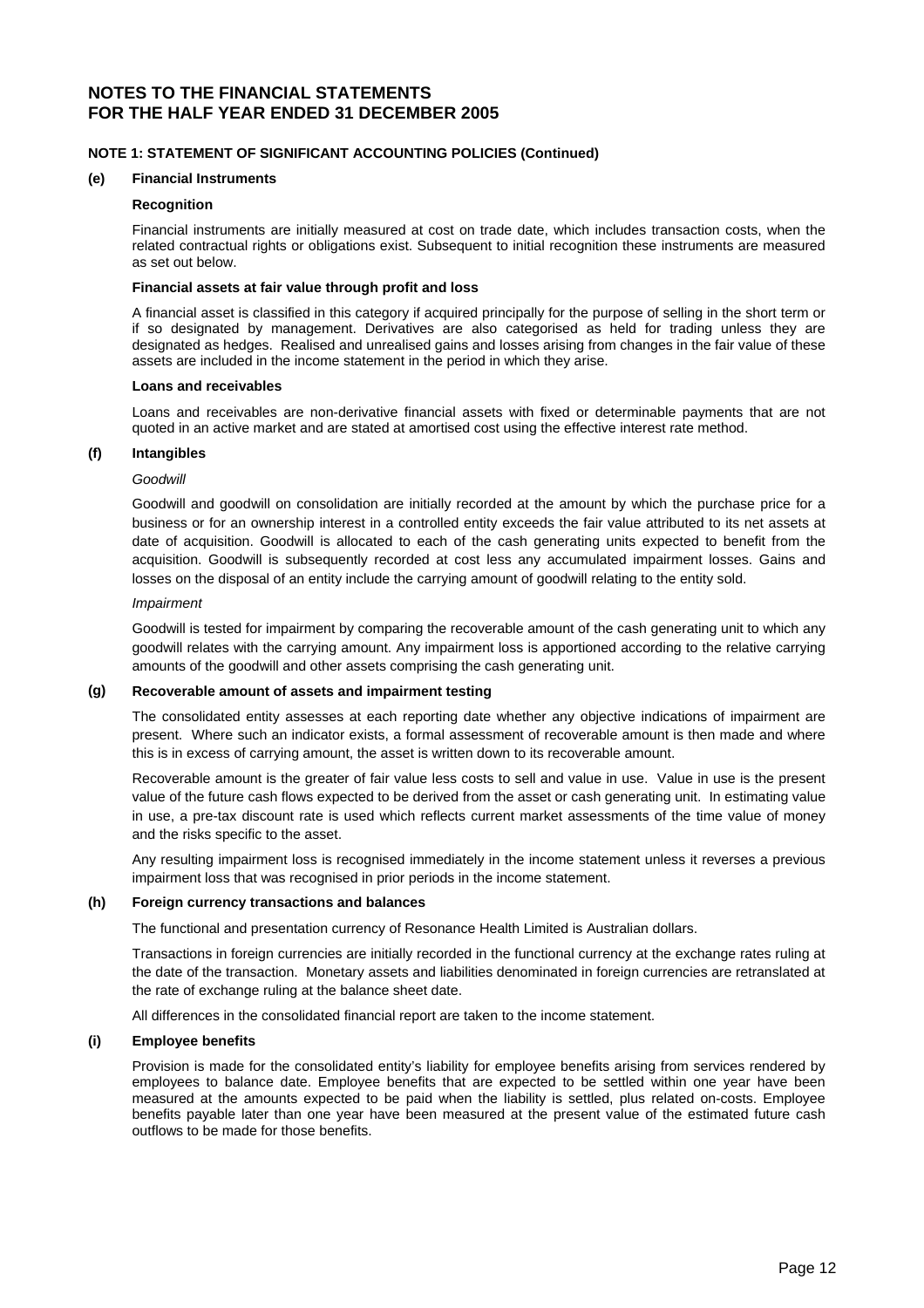# **NOTE 1: STATEMENT OF SIGNIFICANT ACCOUNTING POLICIES (Continued)**

#### **(j) Provisions**

Provisions are recognised when the consolidated entity has a legal or constructive obligation, as a result of past events, for which it is probable that an outflow of economic benefits will result and that outflow can be reliably measured.

## **(k) Research and development**

Expenditure during the research phase of a project is recognised as an expense when incurred. To date no research and development costs, including costs associated with patent applications, have been deferred.

# **(l) Cash and cash equivalents**

Cash and cash equivalents include cash on hand, deposits held at call with banks and other short-term highly liquid investments with original maturities of three months or less.

## **(m) Revenue**

Revenue is recognised to the extent that it is probable that the economic benefits will flow to the consolidated entity and the revenue is capable of being reliably measured.

Revenue from the sale of goods is recognised upon the delivery of goods to customers.

Interest revenue is recognised on a proportional basis taking into account the interest rates applicable to the financial assets.

Revenue from the rendering of a service is recognised upon the delivery of the service to the customers.

All revenue is stated net of the amount of goods and services tax (GST).

### **(n) Goods and Services Tax (GST)**

Revenues, expenses and assets are recognised net of the amount of GST, except where the amount of GST incurred is not recoverable from the Australian Tax Office. In these circumstances the GST is recognised as part of the cost of acquisition of the asset or as part of an item of the expense. Receivables and payables in the balance sheet are shown inclusive of GST.

Cash flows are presented in the cash flow statement on a gross basis, except for the GST component of investing and financing activities, which are disclosed as operating cash flows.

### **(o) AASB 1 Transitional exemptions**

The consolidated entity has made its election in relation to the transitional exemptions allowed by AASB 1 'Firsttime Adoption of Australian Equivalents to International Financial Reporting Standards' as follows:

### *Business combinations*

AASB 3 "Business Combinations' was not applied retrospectively to past business combinations (i.e. business combinations occurring prior to the date of transition to AIFRS).

### *Share based payment transactions*

AASB 2 'Share-Based Payment' is applied only to equity instruments granted after 7 November 2002 that had not vested on or before 1 January 2005.

### **(p) Comparative figures**

When required by Accounting Standards, comparative figures have been adjusted to conform to changes in presentation for the current financial year.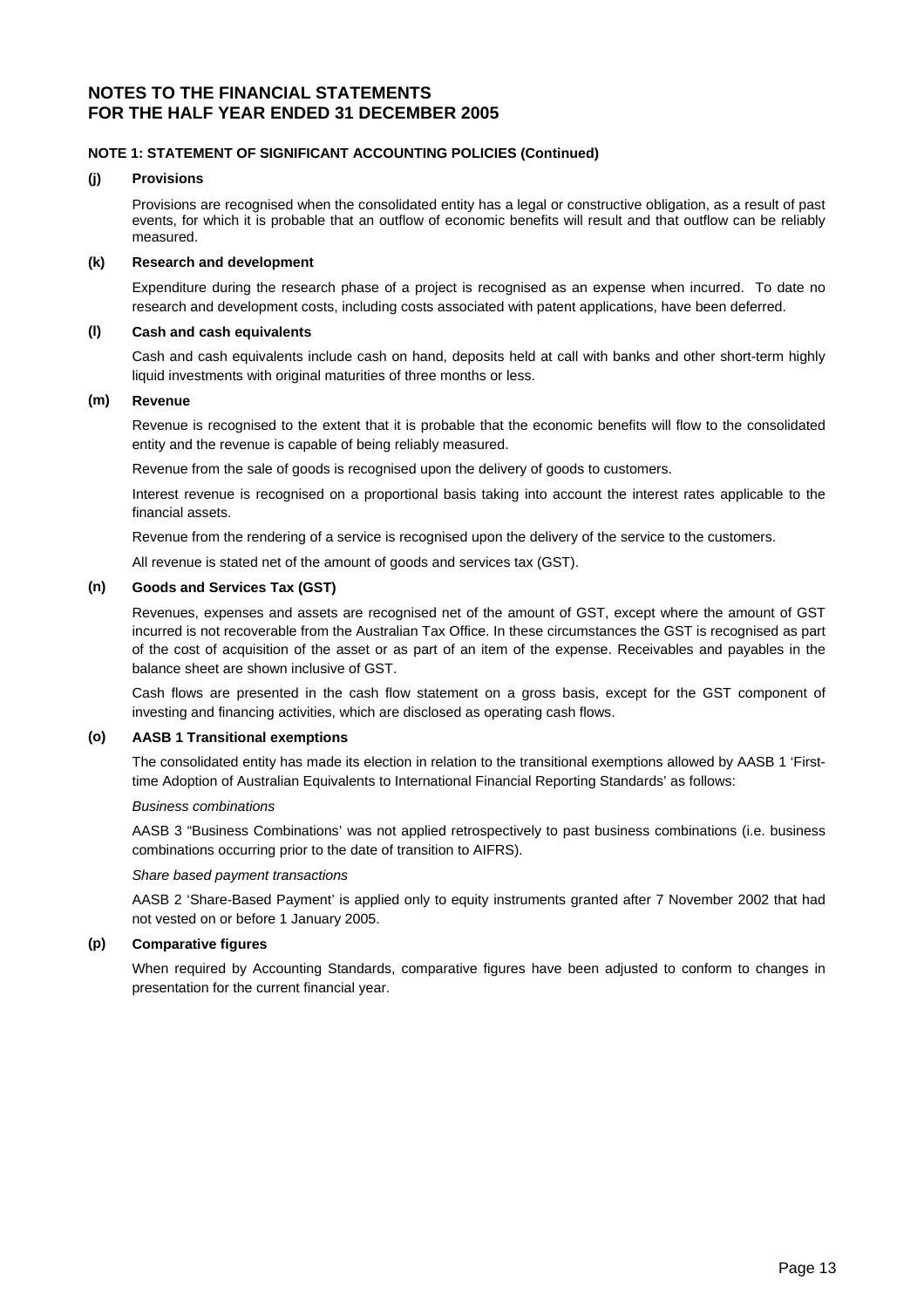# **NOTE 2: FIRST TIME ADOPTION OF AUSTRALIAN EQUIVALENTS TO INTERNATIONAL FINANCIAL REPORTING STANDARDS ('AIFRS')**

## **Impact of adoption of AIFRS**

The impacts of adopting AIFRS on the total equity and loss after tax as reported under Australian Accounting Standards applicable before 1 January 2005 (previous Australian GAAP) are illustrated below.

# **(i) Reconciliation of total equity as presented under previous Australian GAAP to that under AIFRS**

|                                             |             | Consolidated   |                     |                 |
|---------------------------------------------|-------------|----------------|---------------------|-----------------|
|                                             | <b>Note</b> | 1 July<br>2004 | 31 December<br>2004 | 30 June<br>2005 |
|                                             |             | \$             | \$                  | \$              |
| Total equity under previous Australian GAAP |             | 2,869,125      | 3,289,468           | 14,106,799      |
| Adjustments to equity:                      |             |                |                     |                 |
| Write back of goodwill amortisation         | (a)         |                | 85,933              | 266,667         |
| Total equity under AIFRS                    |             | 2,869,125      | 3,375,401           | 14,373,466      |

## **(ii) Reconciliation of loss after tax under previous Australian GAAP to that under AIFRS**

|                                            |     | Consolidated                     |                                     |
|--------------------------------------------|-----|----------------------------------|-------------------------------------|
| <b>Note</b>                                |     | Year ended<br>30 June 2005<br>\$ | Half year ended<br>31 December 2004 |
| Loss after tax as previously reported      |     | (1,906,310)                      | (795,324)                           |
| Recognition of share-based payment expense | (b) | (15, 175)                        |                                     |
| Write back of goodwill amortisation        | (a) | 266,667                          | 85,933                              |
| Loss after tax under AIFRS                 |     | (1,654,818)                      | (709,391)                           |

**(a)** Goodwill is not amortised under AASB 3 'Business Combinations', but was amortised under previous Australian GAAP. There is no tax effect in relation to this adjustment.

**(b)** Share-based payment costs are charged to the income statement under AASB 2 'Share-based Payment'. This is not the case under previous Australian GAAP. There is no tax effect in relation to this adjustment.

### **(iii) Explanation of material adjustments to the cash flow statements**

There are no material differences between the cash flow statement presented under AIFRS and those presented under previous Australian GAAP.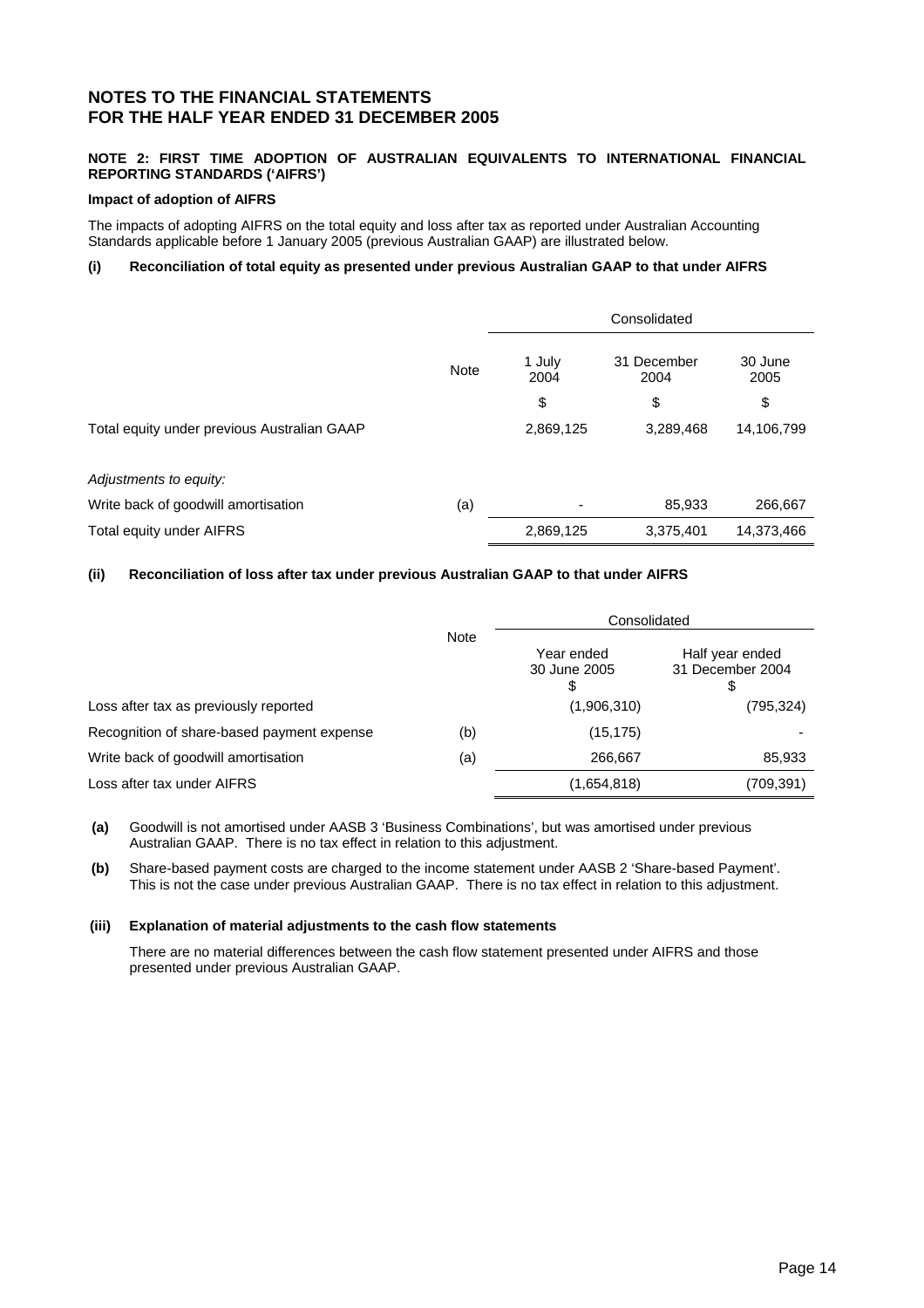# **NOTE 3: REVENUE FROM ORDINARY ACTIVITIES** Consolidated

|                   | 31 December<br>2005<br>\$ | 31 December<br>2004<br>\$ |
|-------------------|---------------------------|---------------------------|
| Liver scan income | 120,553                   | 44,005                    |
| Grants received   | 90,333                    |                           |
| Interest received | 37,769                    | 18,437                    |
| Other             | 6,336                     | $\overline{\phantom{0}}$  |
|                   | 254,991                   | 62,442                    |

# **NOTE 4: ISSUED CAPITAL**  Consolidated 31 December 2005 \$ 30 June 2005  $\mathfrak s$ Issued Capital 62,391,865 62,391,865

Comprised of: *Ordinary shares* 

| Issued and fully paid                  | 64,568,250  | 62,391,849 |
|----------------------------------------|-------------|------------|
|                                        |             |            |
|                                        | No.         | \$         |
| Movements in ordinary shares on issue  |             |            |
| At 1 July 2005                         | 185,494,023 | 62,391,849 |
| <b>Share Placements</b>                | 9,112,319   | 1,043,750  |
| Share Purchase Plan                    | 6,921,635   | 796,000    |
| Option conversions                     | 2,662,515   | 399,356    |
| Share issue expenses                   |             | (62, 705)  |
| At 31 December 2005                    | 204,190,492 | 64,568,250 |
|                                        | \$          | \$         |
| Incentive shares                       |             |            |
| Issued and fully paid                  | 16          | 16         |
|                                        | No.         | \$         |
| Movements in incentive shares on issue |             |            |
| At 1 July 2005                         | 16,000,000  | 16         |
| At 31 December 2005                    | 16,000,000  | 16         |
| Total                                  | 220,190,492 | 64,568,266 |
|                                        |             |            |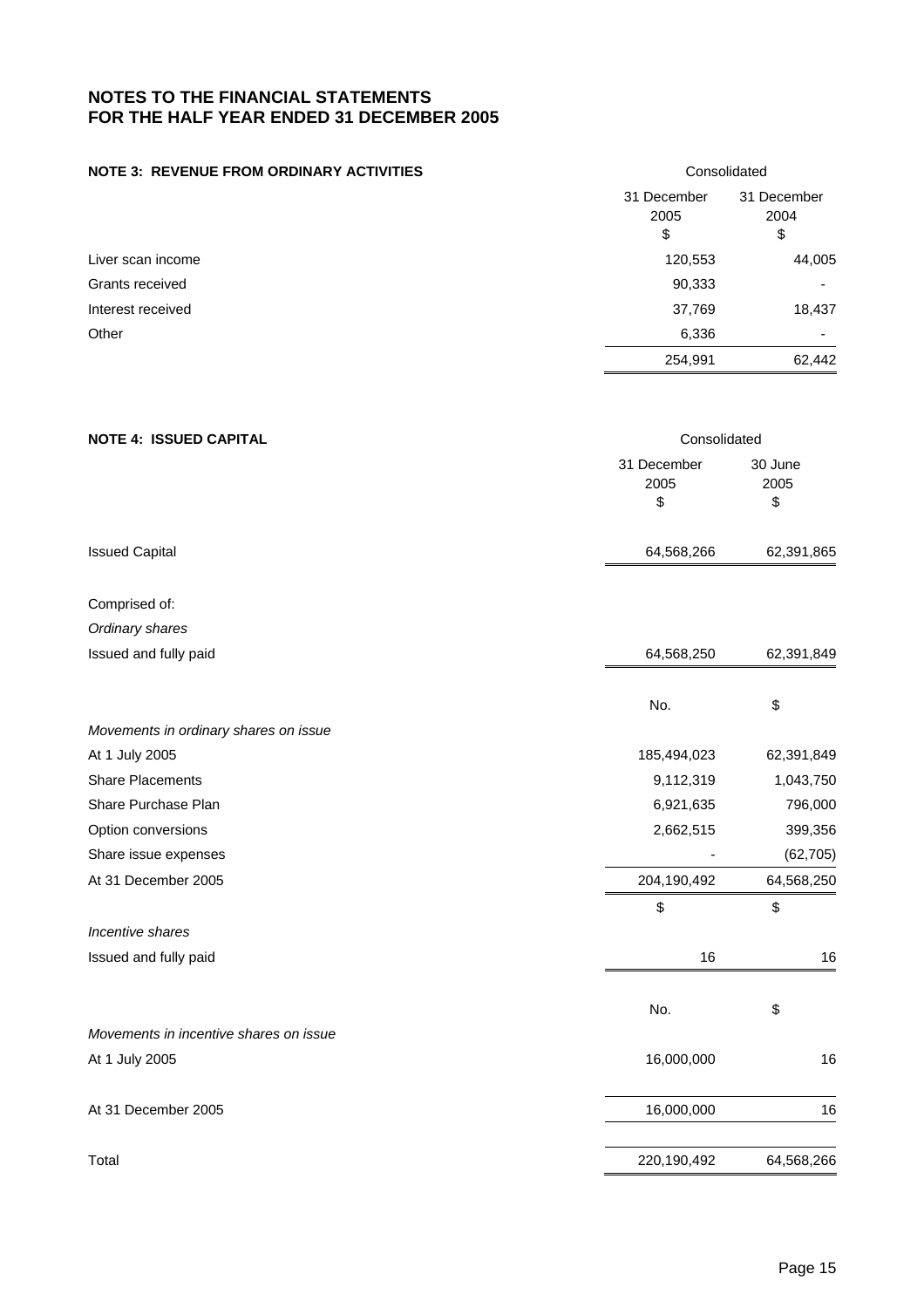# **NOTE 5: SEGMENT REPORTING**

The consolidated entity's business involves the development and commercialisation in Australia of the FerriScan technology, a novel, non-invasive technology for the diagnosis and monitoring of iron overload diseases and, as such, represents only one reportable business and geographic segment.

# **NOTE 6: CONTINGENT LIABILITIES**

There has been no change in contingent liabilities since the last annual reporting date.

# **NOTE 7: EVENTS SUBSEQUENT TO REPORTING DATE**

No matters or circumstances have arisen since the end of the financial year which significantly affected or may significantly affect the operations of the consolidated entity, the results of those operations, or the state of affairs in future financial years.

# **NOTE 8: INTANGIBLES**

|                           | 31 December<br>2005 | 30 June 2005 |
|---------------------------|---------------------|--------------|
|                           | \$                  |              |
| Goodwill on consolidation | 12,786,888          | 12,786,888   |

Goodwill on consolidation represents the amount by which the purchase price of the ownership interest in the controlled entity exceeded the fair value attributed to the identifiable net assets of the controlled entity at the date of acquisition. The directors have tested this goodwill for impairment and have satisfied themselves that based on expected future cash flows from the technology embodied in this goodwill, the recoverable amount of the goodwill exceeds the carrying value at 31 December 2005. These expected future cash flows include estimated cash flows from sales of FerriScan which are funded through direct sales to consumers in addition to scans funded by third party reimbursement through Government or private health insurance providers, commercial or philanthropic organisations*.* The present value of these expected cash flows have been used by the directors in arriving at the recoverable amount of goodwill.

The expected cash inflows from FerriScan, other sources of income and cash outflows used in the preparation of the forecast cash flows are based upon certain economic, regulatory, reimbursement, operating, developmental and trading assumptions about future events and actions that have not yet occurred and may not necessarily occur. Whilst the directors believe the assumptions are best estimate assumptions based on information provided to the company by external parties, the occurrence and timing of the future events are not certain.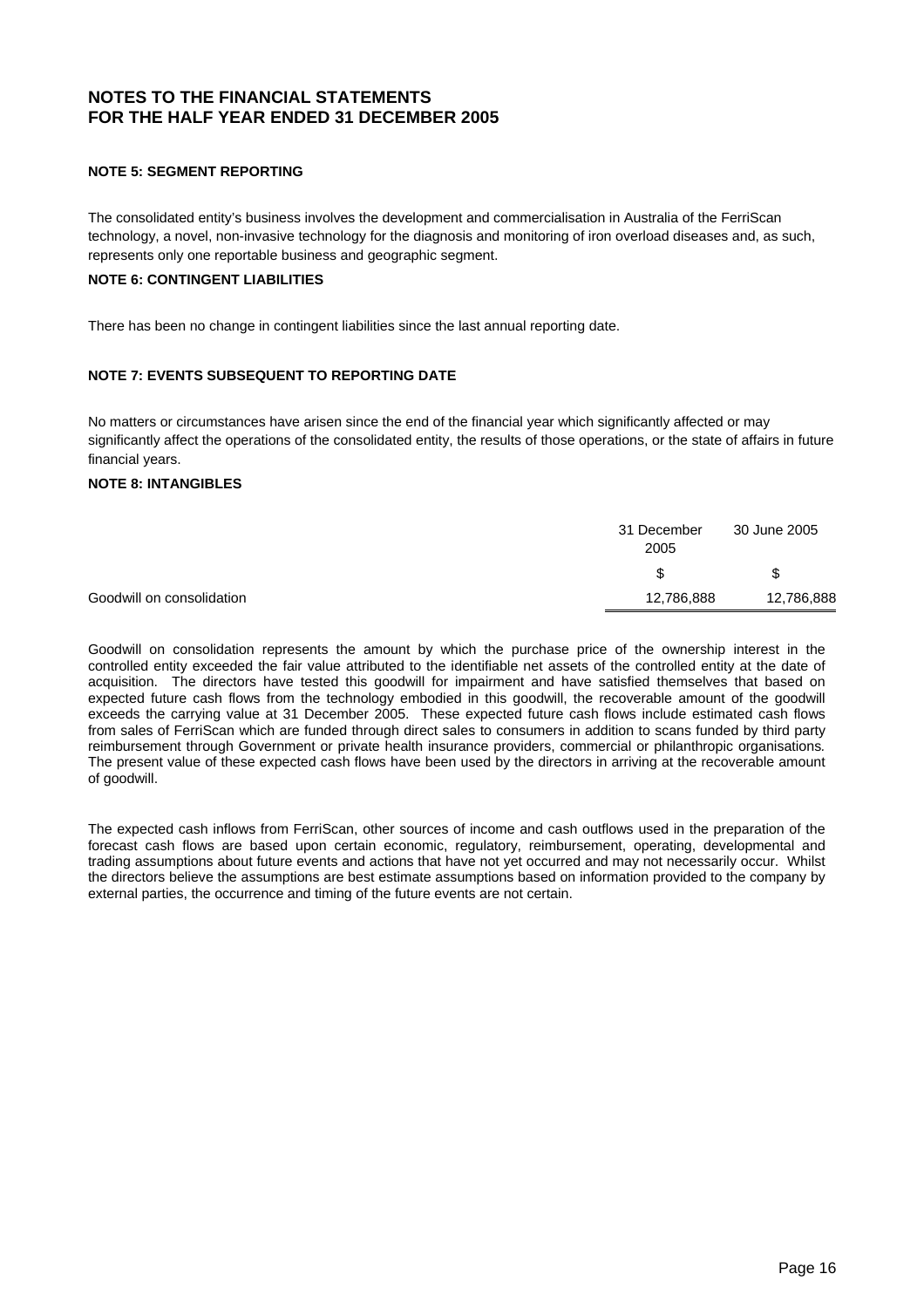# **DIRECTORS' DECLARATION**

The directors of the company declare that:

- 1. The financial statements and notes, as set out on pages 6 to 16:
	- a. comply with Accounting Standard AASB 134: Interim Financial Reporting and the Corporations Regulations; and
	- b. give a true and fair view of the consolidated entity's financial position as at 31 December 2005 and of its performance for the half-year then ended.
- 2. In the directors' opinion there are reasonable grounds to believe that the company will be able to pay its debts as and when they become due and payable.

This declaration is signed in accordance with a resolution of the Board of Directors.

James Williams

Director

Dated this 16<sup>th</sup> day of March 2006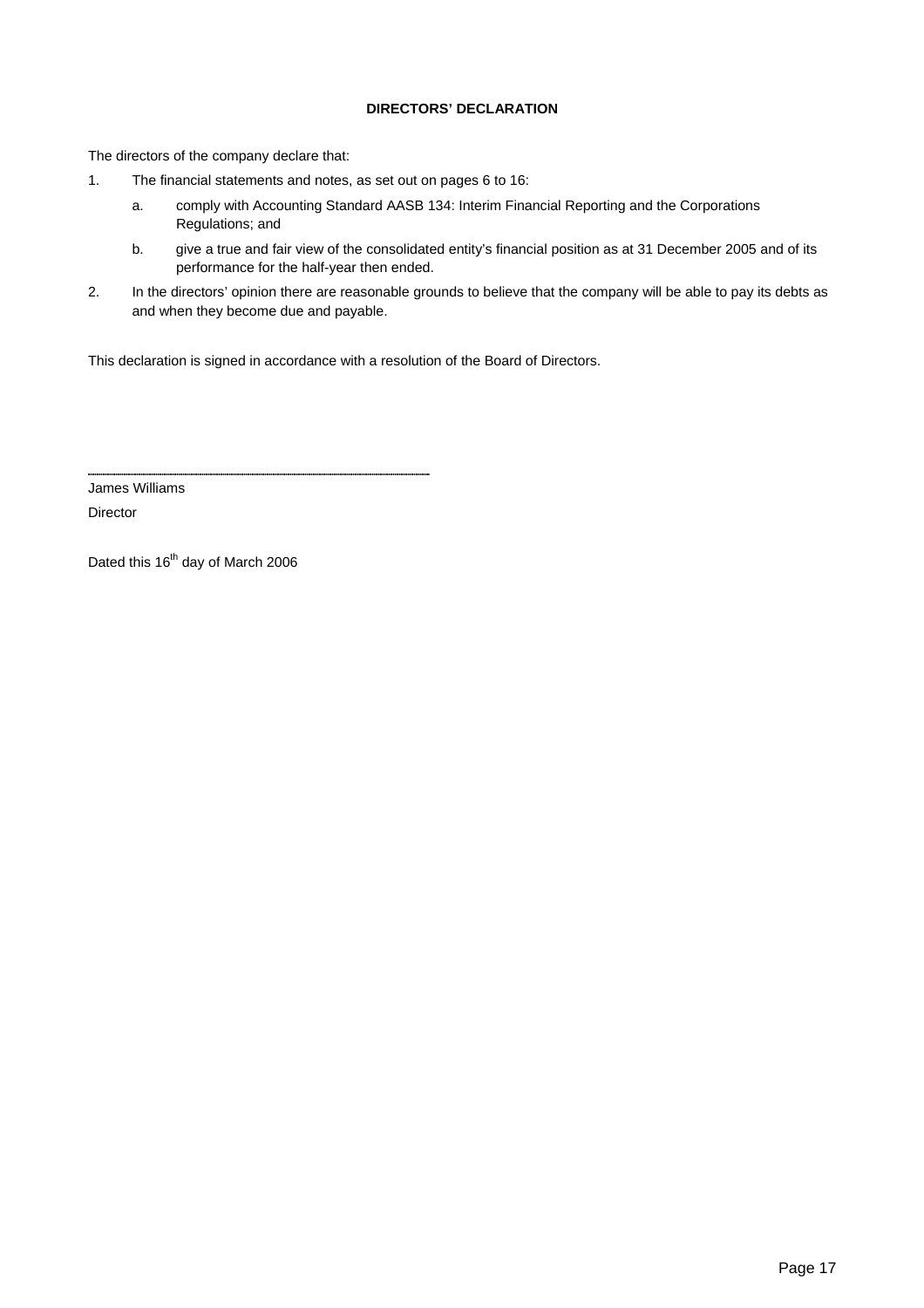

## **INDEPENDENT REVIEW REPORT**

# **To the members of RESONANCE HEALTH LIMITED Scope**

### *The financial report and directors' responsibility*

The financial report comprises the balance sheet, income statement, cash flow statement, statement of changes in equity and accompanying notes to the financial statements and the directors' declaration of Resonance Health Limited for the half year ended 31 December 2005. The financial report includes the consolidated financial statements of the consolidated entity comprising the company and the entities it controlled at the end of the half-year or from time to time during the half year.

The directors of the company are responsible for preparing a financial report that gives a true and fair view of the financial position and performance of the consolidated entity and that complies with Accounting Standard AASB 134 "Interim Financial Reporting", in accordance with the Corporations Act 2001. This includes responsibility for the maintenance of adequate accounting records and internal controls that are designed to prevent and detect fraud and error, and for the accounting policies and accounting estimates inherent in the financial report.

#### **Review approach**

We conducted an independent review of the financial report in order to make a statement about it to the members of the company, and in order for the company to lodge the financial report with the Australian Stock Exchange and the Australian Securities and Investments Commission.

Our review was conducted in accordance with Australian Auditing Standards applicable to review engagements in order to state whether, on the basis of the procedures described, anything has come to our attention that would indicate that the financial report is not presented fairly in accordance with the Corporations Act 2001, Accounting Standard AASB 134 "Interim Financial Reporting" and other mandatory professional reporting requirements in Australia and statutory requirements, so as to present a view which is consistent with our understanding of the consolidated entity's financial position and of its performance as represented by the results of its operations and cash flows.

A review is limited primarily to inquiries of company personnel and analytical procedures applied to the financial data. These procedures do not provide all the evidence that would be required in an audit, thus the level of assurance is less than given in an audit. We have not performed an audit and, accordingly, we do not express an audit opinion.